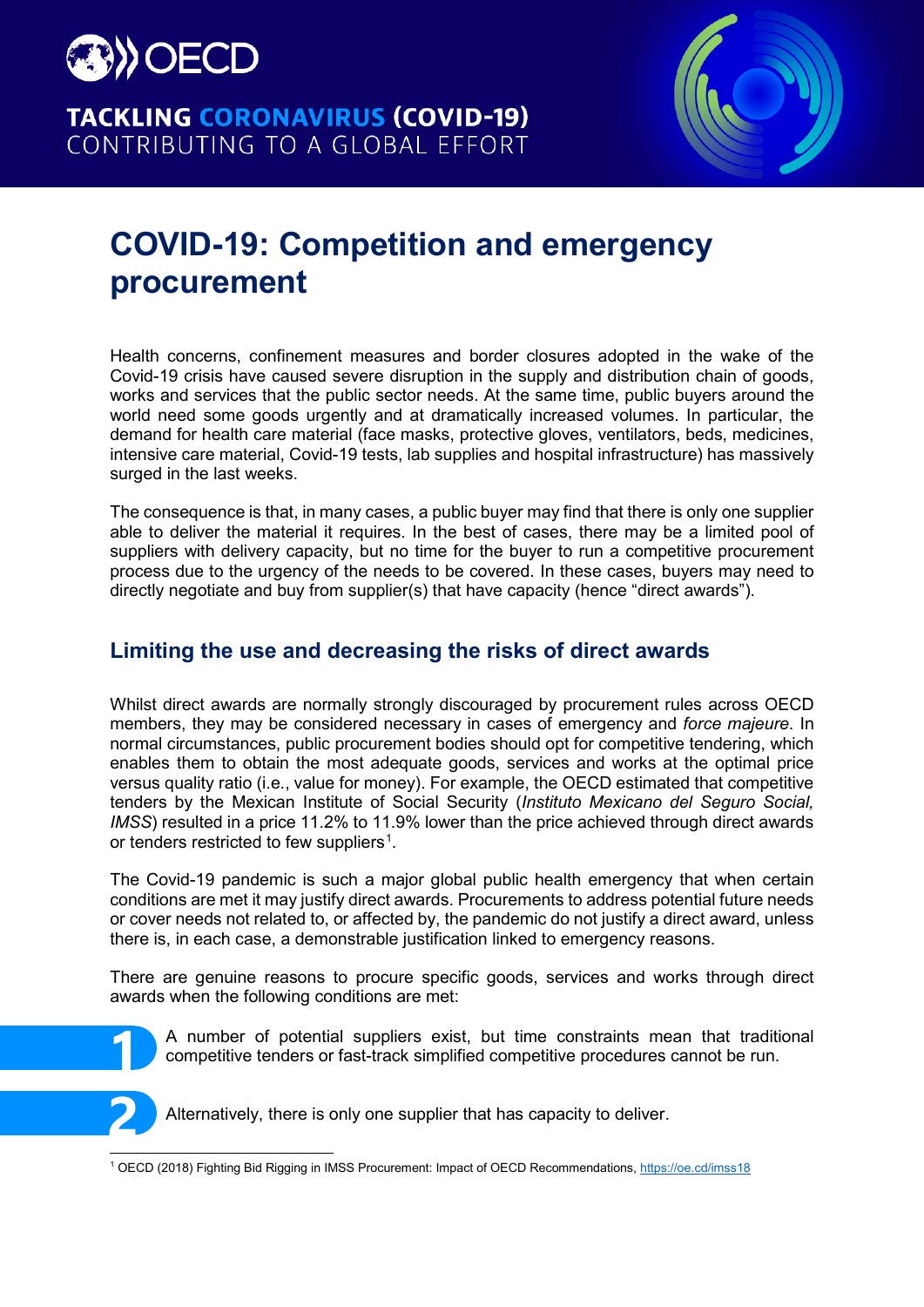

• Direct awards should aim to address current urgent needs that were not foreseeable before the crisis, i.e. procure indispensable material that needs to be used immediately, or replace an urgently needed existing supply source that has ceased to deliver, as a result of pandemic-related disruption. To assess the immediacy, types and volumes of such urgent needs, procurers should be in continuous communication with the units that will use the procured material, e.g. hospitals.

**4**

• Existing public contract arrangements cannot be renewed, extended or otherwise used, for any reason, which may include the fact that the contractor does not have the capacity to deliver additional volumes. These arrangements are likely to have been agreed on terms that meet usual procurement and competition standards and should be preferred, if the contractor has capacity to deliver and agrees to do so.

Renewal or extension of existing contracts should be limited in time and scope to what is strictly necessary to respond to the emergency situation.

## **Guidance on direct awards in the United Kingdom**

In March 2020, in the context of the Covid-19 crisis, the United Kingdom adopted [a policy note](https://www.gov.uk/government/publications/procurement-policy-note-0120-responding-to-covid-19) to provide guidance on the procurement procedures that can be used to purchase goods, services and works in situations of emergency.

Direct awards can be used should the following conditions all be met:

- There are genuine reasons for extreme urgency, i.e. need to respond immediately to a current situation of real emergency.
- The events that have led to the need for extreme urgency were unforeseeable.
- It is impossible to comply with the usual timescales, and no time to run an accelerated procurement, or use an existing commercial agreement.
- The situation is not attributable to the contracting authority, i.e. the authority has not done anything to cause or contribute to the need for extreme urgency.

Contracting authorities should, in all cases:

- assess whether these conditions are still met before conducting subsequent or additional procurements;
- keep a written justification of the need for a direct award, to use in ex post legal challenges or audit;
- limit purchases to only what is absolutely necessary in terms of volumes and length of contract;
- use good commercial judgement during any direct award. If prices are higher than in a regular market, ensure that they can secure pricing reductions later on;
- publish the contract award notice within 30 days from the award.

See also [Guidance from the European Commission on using the public procurement framework](https://eur-lex.europa.eu/legal-content/EN/TXT/?uri=uriserv:OJ.CI.2020.108.01.0001.01.ENG) and French guidance on [the award and execution of public contracts in the health crisis.](https://www.economie.gouv.fr/files/files/directions_services/daj/fiche-passation-marches-situation-crise-sanitaire.pdf)

The duration of the Covid-19 crisis is still uncertain. While the first impact of the pandemic was unexpected, public purchase needs in the medium and longer term may be easier to predict. Direct awards should, thus, be gradually abandoned in favour of more competitive procurement solutions.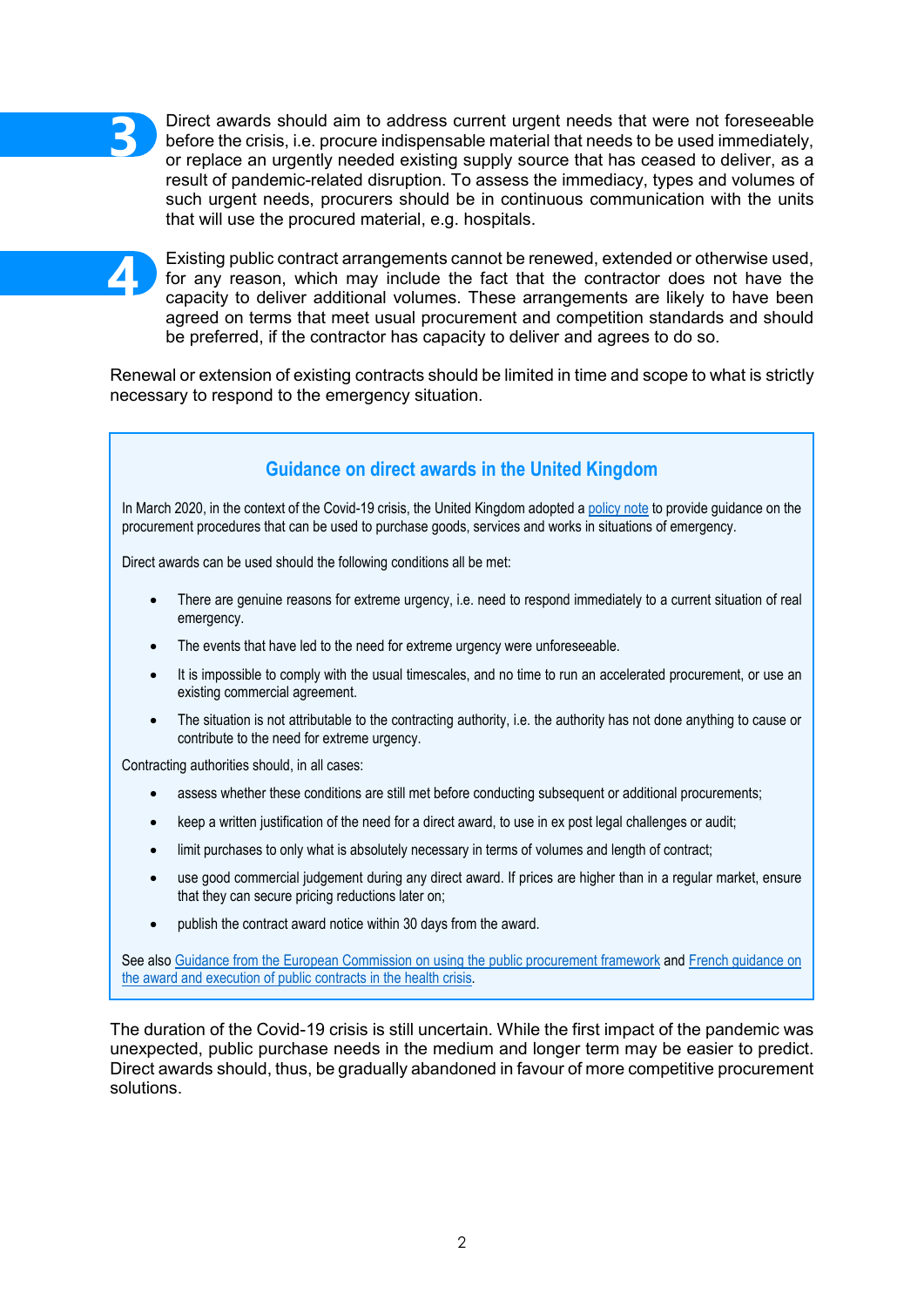#### **Public procurement entities** should:



**Follow national and international rules and guidelines on emergency and Covid-19** related procurement.



**Use direct awards only to respond to current, urgent and unforeseeable needs**.



**Check first whether they can renew or extend existing contracts before a direct award.**



**Ensure that the supplier with whom they intend to contract is the only one able to provide the required goods, services and/or works on time;** If there are a number of possible alternative suppliers consider whether there is time to conduct a fast-track competitive procedure. If there is no time, a direct award to one or more of the available suppliers can be justified.



**Use**, to the extent possible, **existing market intelligence to inform decisions on emergency purchases.** Existing procurement data on observed prices, suppliers, capacities, etc. could be useful to get an overall picture of market conditions before the pandemic, and negotiate prices and delivery terms during the crisis.



**Pool forces and conduct joint procurements to attract suppliers**, achieve economies of process and limit price spikes through economies of scale and exercise of purchasing power.



**Phase out direct award procedures and contracts as needs become foreseeable and start planning competitive tendering** for the medium and long-term needs resulting from the crisis.

#### **Joint procurement in the European Union**

The European Commission launched four different calls for tender for medical equipment and supplies on 28 February (gloves and surgical gowns), 17 March (personal protective equipment for eye and respiratory protection, as well as medical ventilators and respiratory equipment), and 19 March (laboratory equipment, including testing kits), with participation of up to 25 Member States (see [press release\)](https://ec.europa.eu/info/live-work-travel-eu/health/coronavirus-response/public-health_en#ensuring-the-availability-of-supplies-and-equipment). These initiatives are proving successful as the Commission announced that offers covered and in some cases exceeded the quantities requested. The European Commission has a coordinating role, while the Member States purchase the goods.